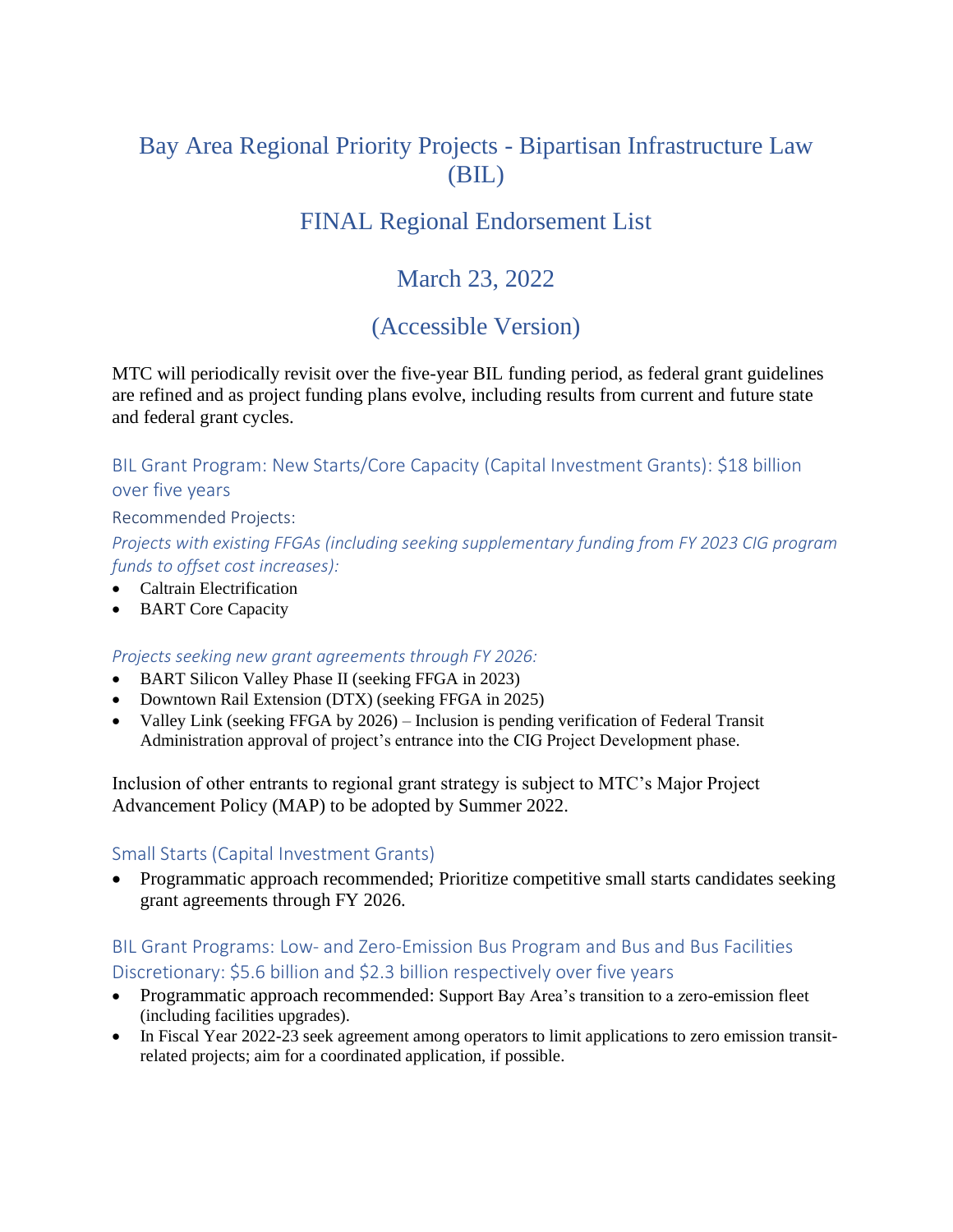• For fiscal years 2023-26: MTC to develop Bay Area zero emission transition strategy in coordination with Bay Area Partnership; Strategy to define future grant priorities.

### BIL Grant Programs: Federal-State Partnership for Intercity Passenger Rail (Outside Northeast Corridor): \$12 billion for projects outside Northeast Corridor over five years

Recommended Projects:

• California High Speed Rail

#### *Joint Benefit projects that support bringing HSR into the Bay Area*

- DTX (note: removed reference highlighting this project for project development)
- Diridon Station (note: removed reference highlighting this project for project development)
- Caltrain Electrification (note: removed header highlight this project for construction and implementation)

#### *Other Projects*

- Capitol Corridor South Bay Connect
- Link 21 (Project development phase) conditioned on grant guidelines including a setaside for project development

*Note: Given state leadership in the rail area, staff has consulted with the California State Transportation Agency (CalSTA) on our recommend approach and will continue to coordinate with CalSTA on advocacy strategy.*

BIL Grant Programs: Consolidated Rail Infrastructure and Safety Improvements (CRISI) (\$5 billion) and Railroad Crossing Elimination Program (\$3 billion) over five years Recommended Projects:

• Alameda County Rail Safety Enhancement Plan (CRISI only)

#### *Grade Separations*

Given state leadership in this area, staff recommends a programmatic approach to enable consultation and coordination with CalSTA on best Bay Area candidates to advance for BIL grant funds. We anticipate state prioritization will include:

- HSR-related grade separations; and
- High performing goods movement projects

The following text was added since the Legislation Committee meeting on March 11:

Staff has identified the following grade separation projects to share with the state:

- 1. Broadway Grade Separation (City of Burlingame, San Mateo County)
- 2. South Linden Avenue-Scott Street Grade Separation (Cities of South San Francisco and San Bruno, San Mateo County)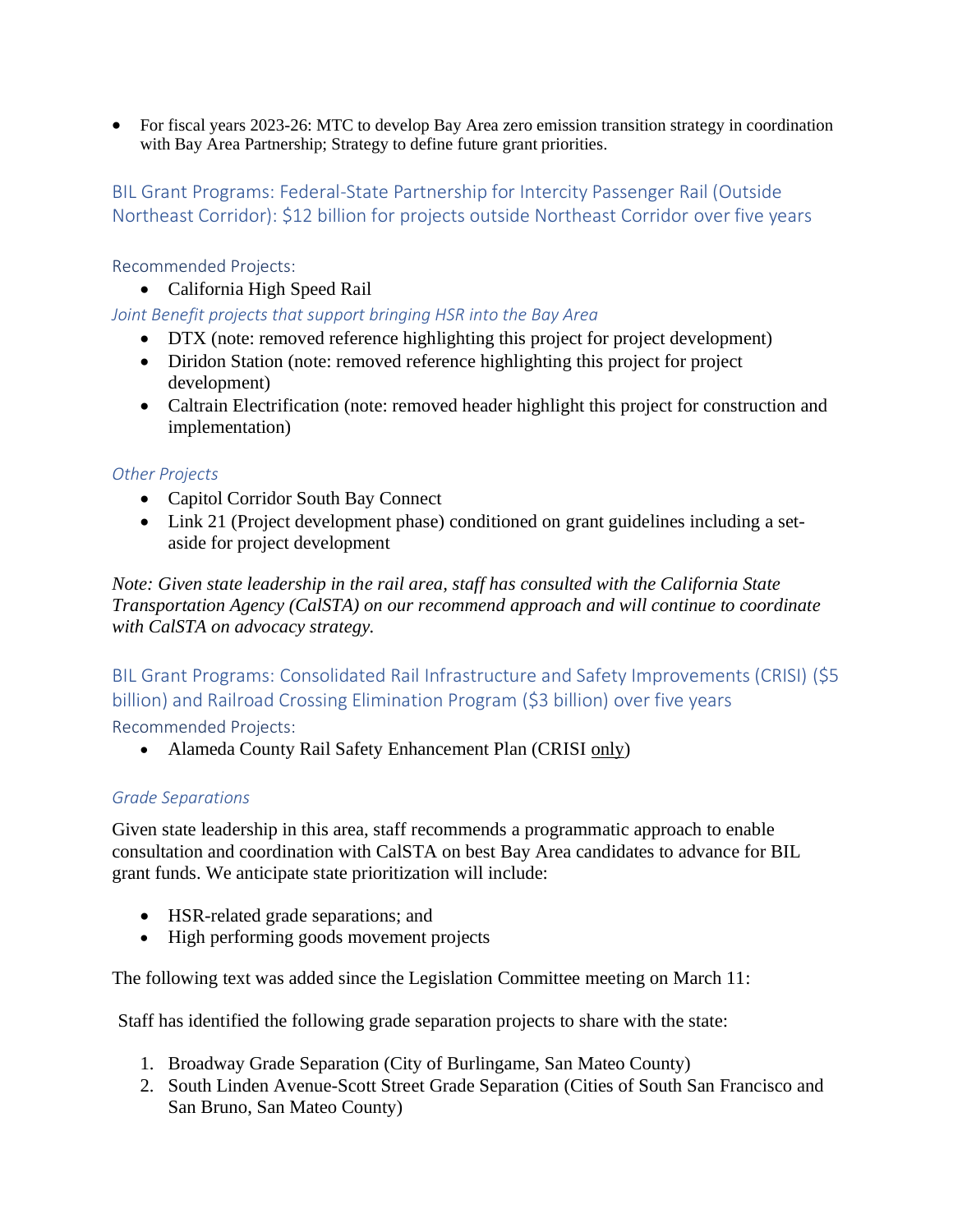- 3. Castro Street Caltrain Grade Separation (City of Mountain View, Santa Clara County)
- 4. Caltrain Grade Separation at Mary Avenue (City of Sunnyvale, Santa Clara County)
- 5. Caltrain Grade Separation at Rengstorff Avenue (City of Mountain View, Santa Clara County)
- 6. Pennsylvania Avenue Extension Grade Separation (City and County of San Francisco)

Note: Grade separation recommendations were prioritized based on project benefits related to equity, safety (including inclusion in the California Public Utilities Commission's (CPUC) grade separation priority list), mobility (including goods movement, passenger rail/transit mobility and bicycle/pedestrian access), connecting California High-Speed Rail to the Bay Area. All but one project in this list are high-priority safety improvements ranked on the CPUC's grade separation priority list. The exception is the Pennsylvania Avenue Extension Grade Separation project, which met other criteria and still provides a safety benefit.

### BIL Grant Programs: MEGA (National Infrastructure Project Assistance) Large projects (>\$500 million): \$5 billion over five years (including for smaller projects)

Recommended Project:

• Innovate 680 Express Lane project with supplemental transit/Express Bus component

### BIL Grant Programs: MEGA (National Infrastructure Project Assistance) Small Projects (\$100 million-\$500 million):

Recommended Project:

• Transforming Oakland's Waterfront Neighborhoods Project (TOWN)

Inclusion of other projects in this category is subject to MTC's Major Project Advancement Policy (MAP) to be adopted by Summer 2022.

### BIL Grant Programs: Bridge Investment Program LARGE (Projects >\$100 million): \$12.5 billion over five years (\$6.25 billion minimum for large bridges)

Recommended Projects:

- Golden Gate Bridge Seismic (first priority)
- San Francisco-Oakland Bay Bridge Rehabilitation

# BIL Grant Programs: INFRA (nationally significant freight): \$8 billion over five years

Recommended Project:

• I-80 Clean Freight Truck Scales project (component of proposed East Bay Clean Freight Corridor program)

BIL Grant Programs: Rural Surface Transportation Program \$2 billion over five years Recommended Project:

• State Route 37 Interim Project